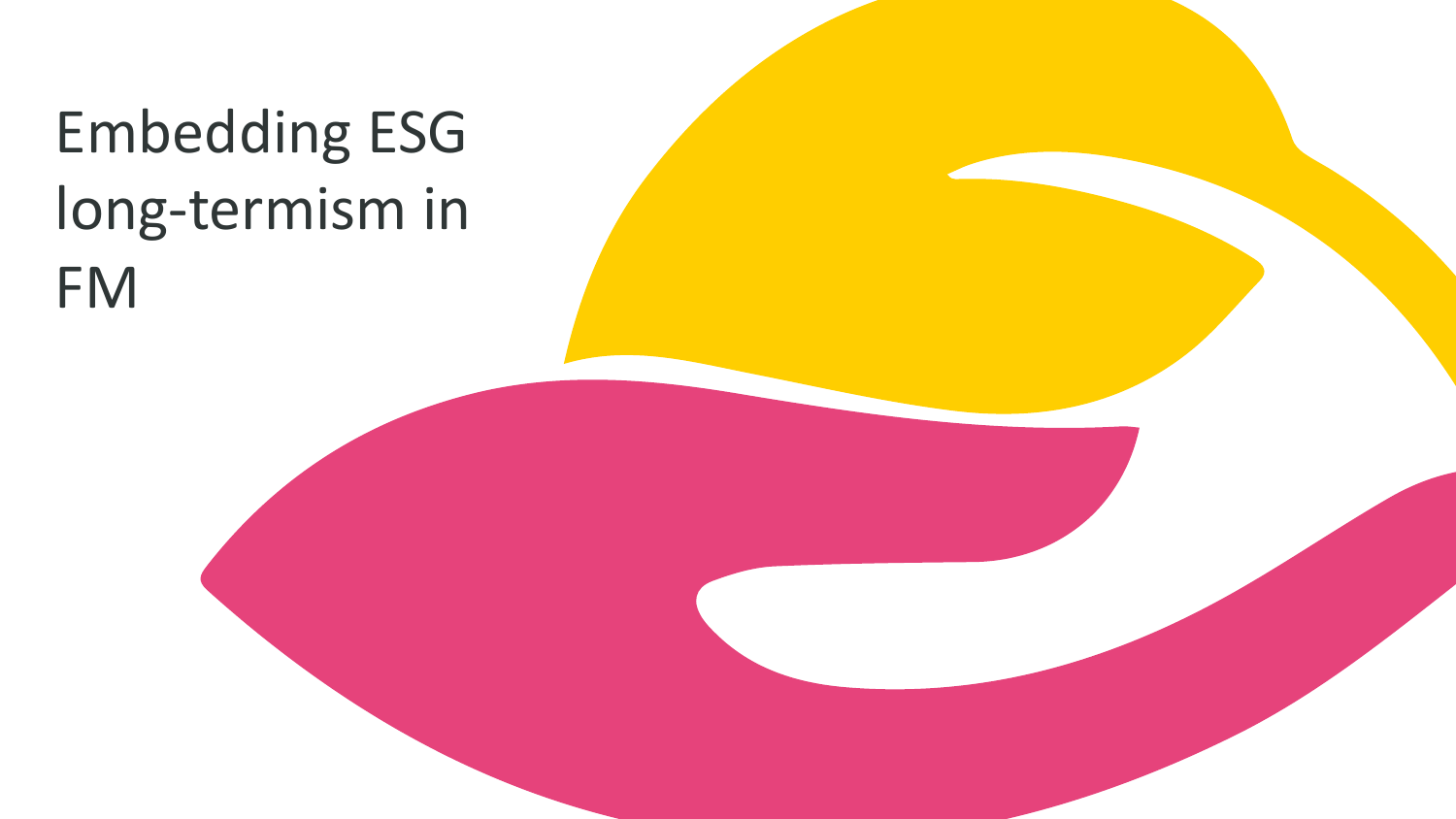- Long-term sustainability is a major factor in long term success
- We have the ability to create positive social and environmental impact
- We are currently experiencing a period of tremendous societal and environmental change
- There's a change in *mind-set* around sustainability, with companies understanding that if they not operate sustainably they may face challenges down the line
- ESG strategies that have a sound understanding of organisational goals and how they relate to long termism is essential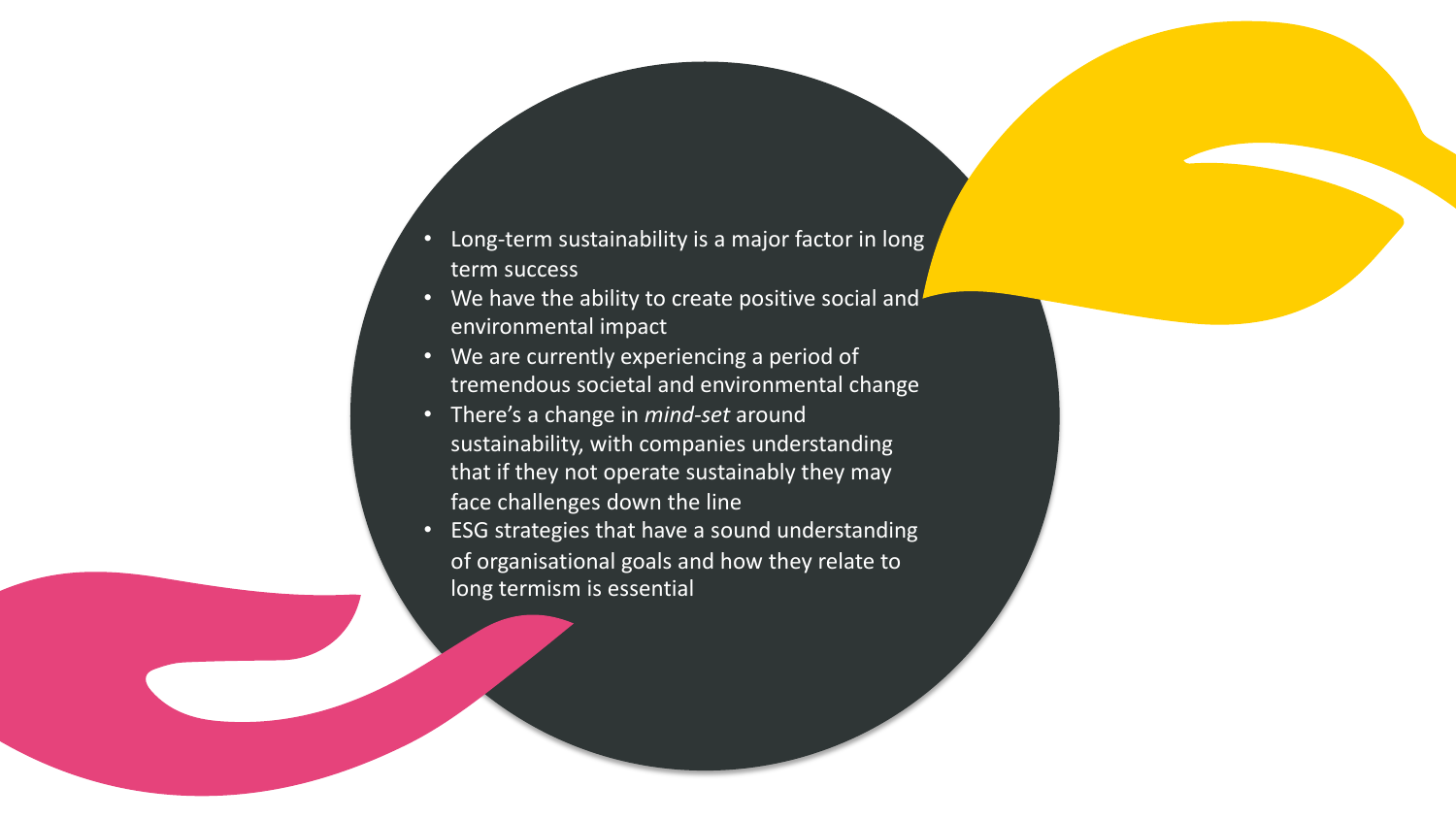## A willingness to collaborate

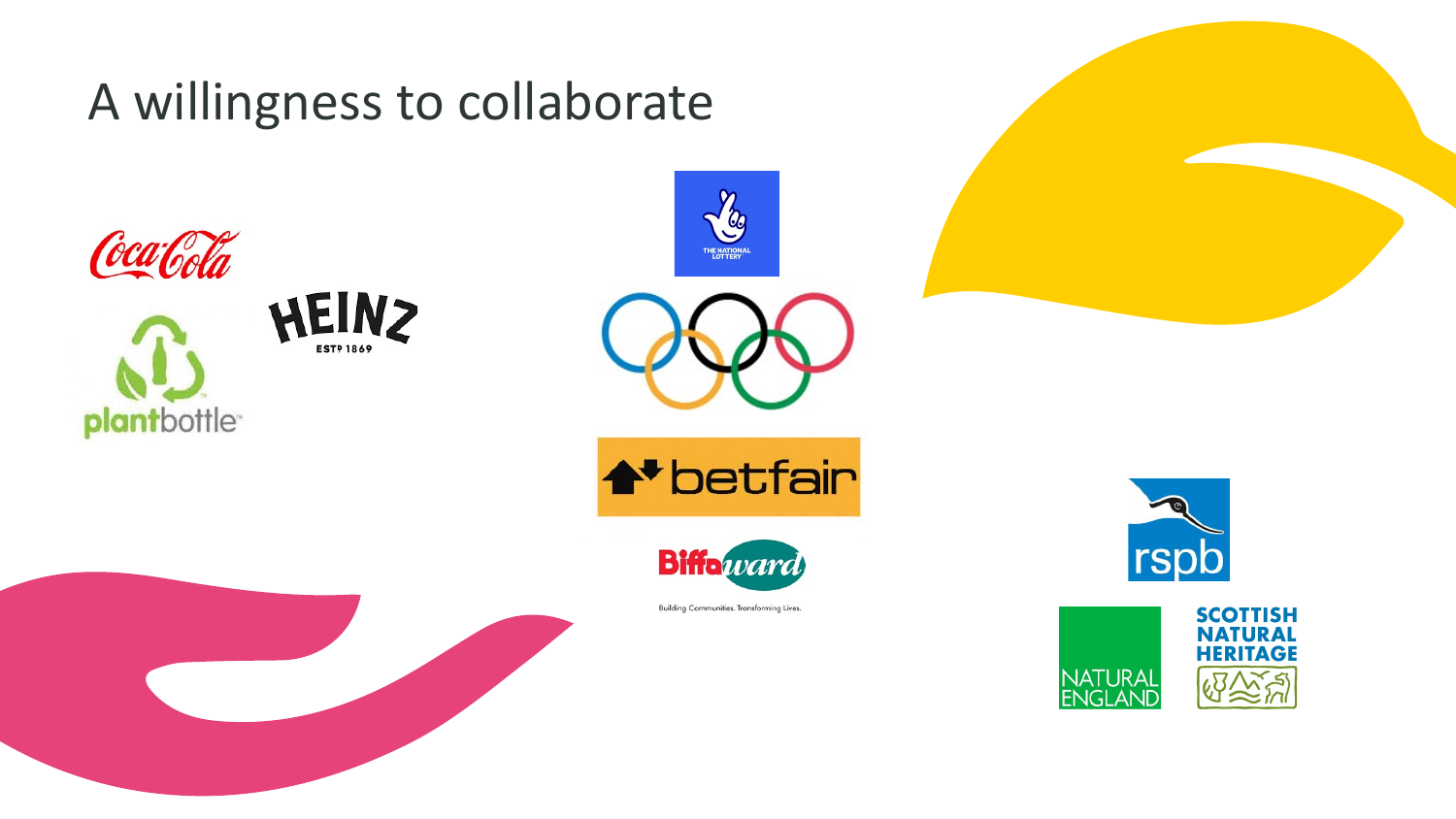

- To create long-term value, business owners need to integrate ESG into their operations
- FM to become a benchmark sector?
- Can we go beyond client requirements?
- What is the impact of resisting the pattern of short-term wins?

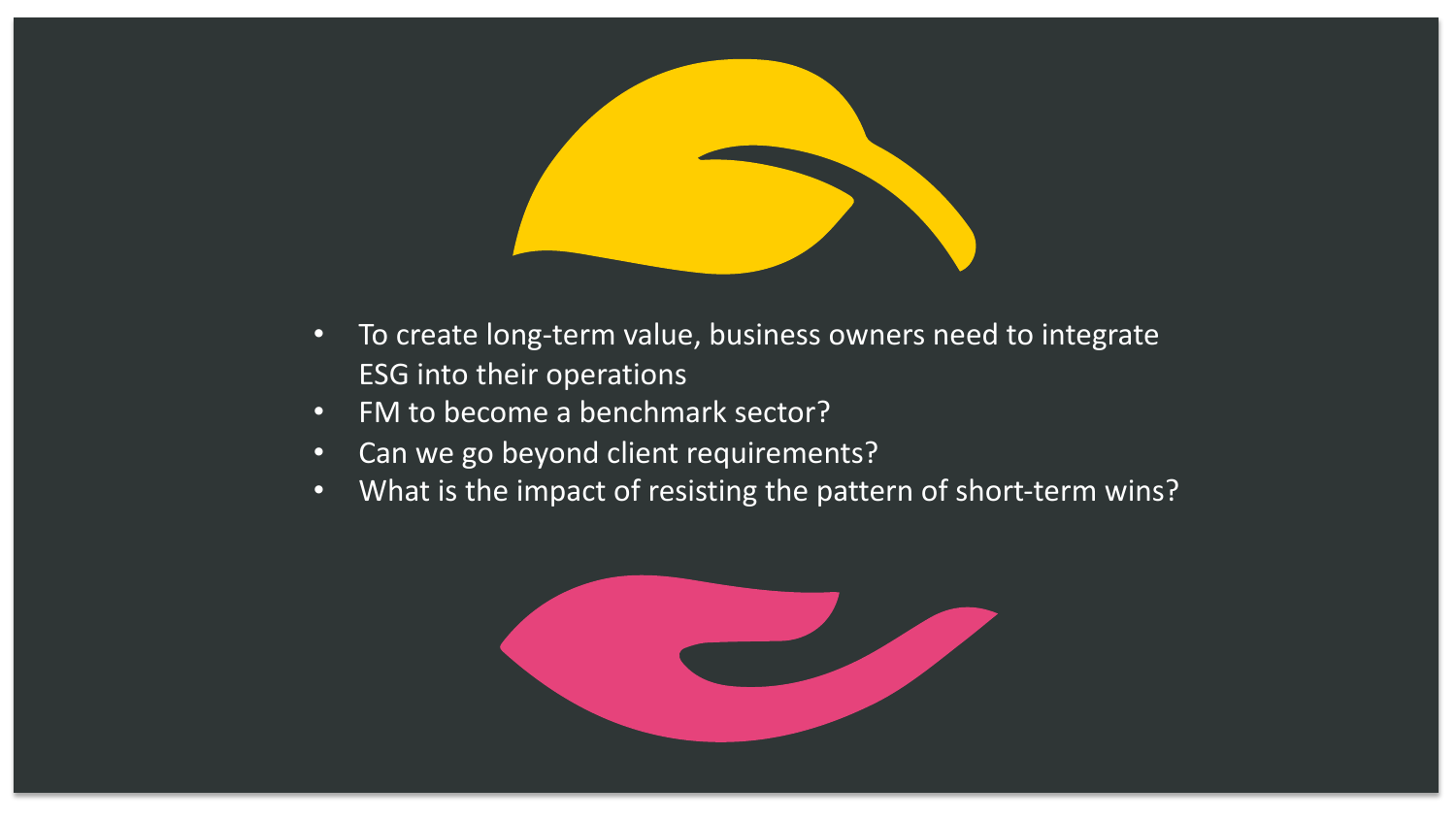## The role of authenticity

- Being authentic means staying true to who you are, what you do and who you serve
- It creates value and benefits for your employees and clients as well as improving your business
	- Purpose-driven values attract & retain talent Boomers worked for companies, Gen Xers work for people, millennials and Gen Z work for purpose" (Booker, 2019)
	- Millennial decision-makers favour sustainability "79% of millennial employees are loyal to companies that care about their effect on society" (Cheng, 2019)
	- Sustainability indicates adaptation & innovation
	- Six in 10 millennials were willing to take a pay cut to work for a socially responsible company
	- Research has also shown that a positive social impact correlates with higher job satisfaction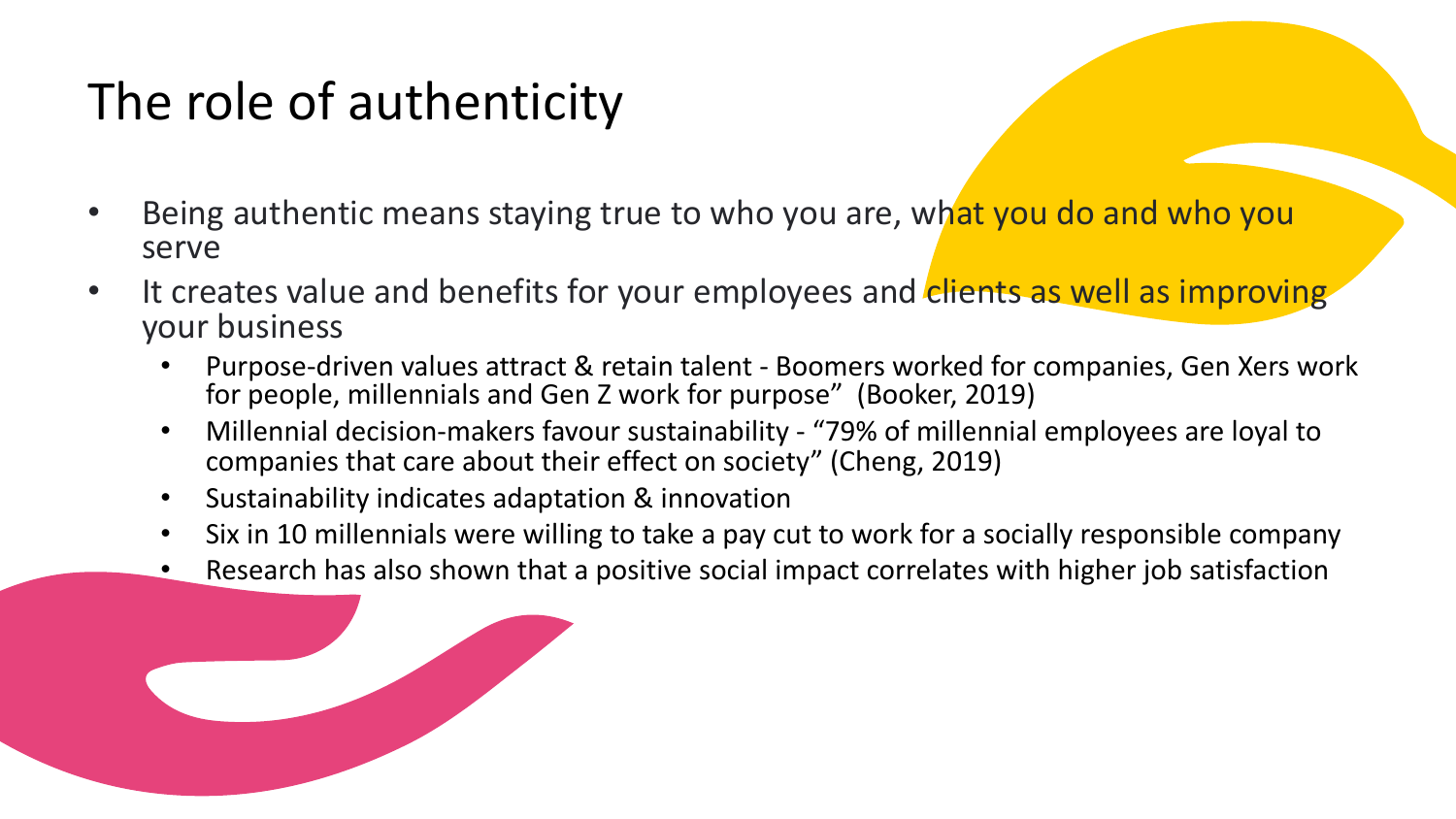## Embedding long-termism in FM



Why are we doing this, who are we trying to satisfy, what is our time horizon, and how do we measure success?



How does our board need to evolve to oversee, enable, and support delivery of our ESG strategy?



How do we attract, develop, and retain the leadership and talent needed to drive ESG strategy and outcomes?



How do we create the right culture and mindsets, engage our people, and reinforce the right behaviours?